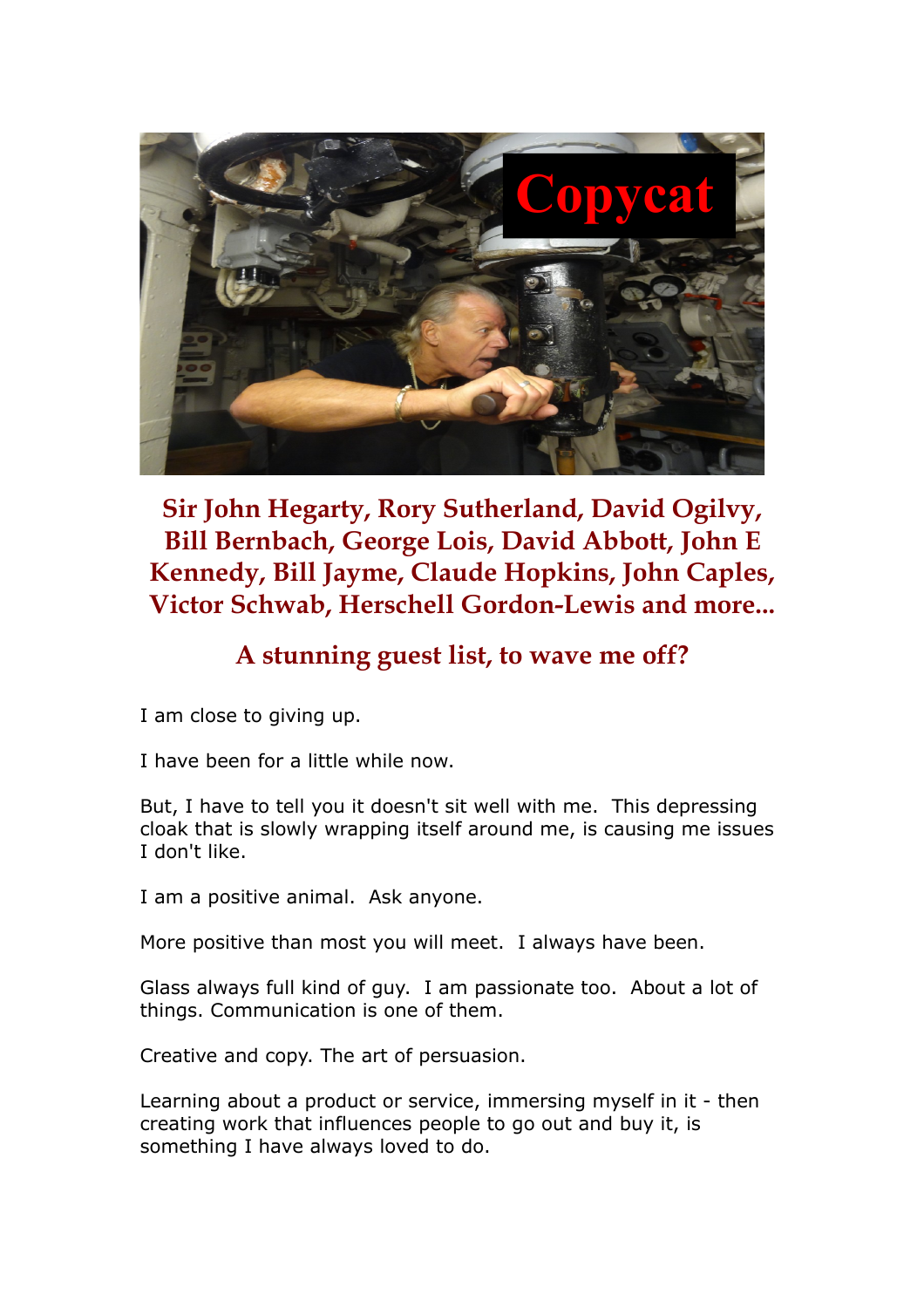Helping businesses figure out what they sell and then sell it for them very effectively.

I have been doing this - very successfully - for over 35 years.

'Salesmanship in print'. That's what it's all about.

What it has always been about.

Those three simple words were shared with Albert Lasker by John E. Kennedy on a May evening - one hundred and sixteen years ago.

His words were spot on in 1905. They are still spot on in 2021.

*"Nothing happens in business until something gets sold."* Thomas Watson Jr - Chairman of IBM, said that.

Surely everyone knows this, don't they? The secret of success in *any* business - is not just coming up with good ideas, but knowing how to sell them to people.

But, playmates, it seems no one really wants that anymore...

The skill, knowledge and expertise of proven, experienced creatives no longer matter - and are no longer required. Many years ago, Rory Sutherland said:

*"This is a peculiar time. Never before has creativity been more valuable – yet felt less valued. "* 

I used to share that quote with audiences in my Masterclasses around the world. I always asked for a show of hands about it.

*"Who agrees with this"*, I used to say.

70% of hands went up. Seven out of ten agreed with it.

If I did that today, I'd be lucky to get 10%.

Things have changed. And not for the better.

There is a totally dismissive attitude today in the communications business, regarding experience. It started in ad agencies over two decades ago.

Genocide.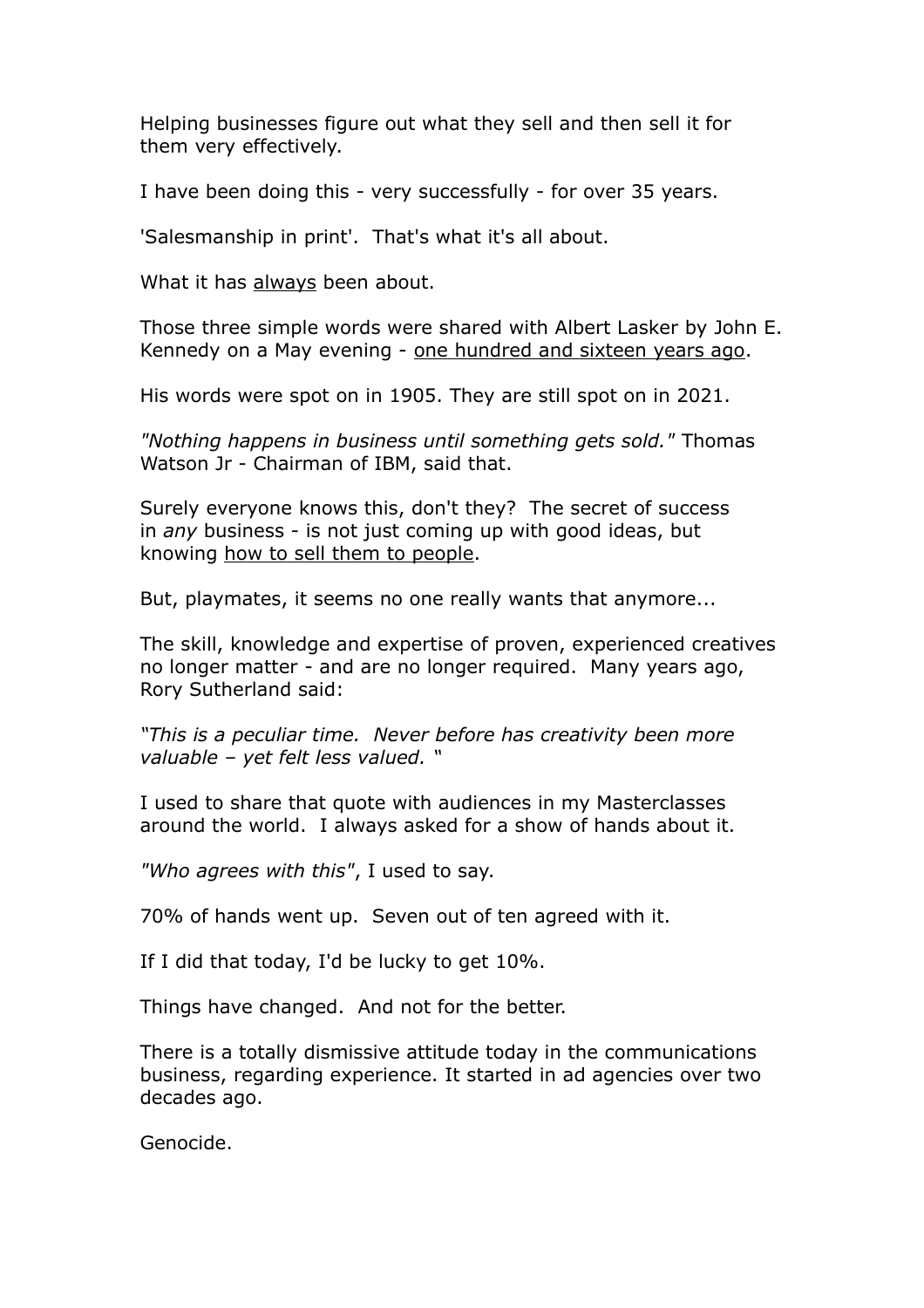Knowledgeable and experienced creative people were shown the door. And this policy has accelerated significantly in the last ten years.

Recent data shows that 32% of the UK workforce is aged 50 or older. In ad agencies, it is only 5%. The ad agency of today, has no substance and is a pale imitation of its predecessors.

I read somewhere recently, that the average age of creative people in ad agencies is 24.

I suspect it is the same in company marketing departments.

The vast majority of these people have never written an ad for paid media, never created a traditional direct mail campaign and - more important - have no knowledge of what works and what doesn't, in the communication process.

They are uneducated children in the art of communication.

They don't know much to start with. That generation is hopeless.

They don't study, they don't test - and they haven't read, or understood, a single bit of the history of this business.

How can these dorks - who know fuck-all about anything, perhaps a bit of digital here and there - write effective sales messages?

Answer is, they can't. And, God knows, we all have to suffer the disastrous results of this.

It's wrong. Very wrong. It also makes absolutely no sense.

Sir John Hegarty, one of the greatest admen ever, said this about the ad industry in a recent interview:

*"We have a lack of understanding of our history. We're unique as a creative industry, in that we have very little regard for what's gone before.* 

*If you talk to a fashion designer and you say 'Coco Chanel', they would instantly understand who you were talking about and her impact on the fashion industry.* 

*Or if I was talking to an architect, they'd understand who Frank Lloyd Wright was.*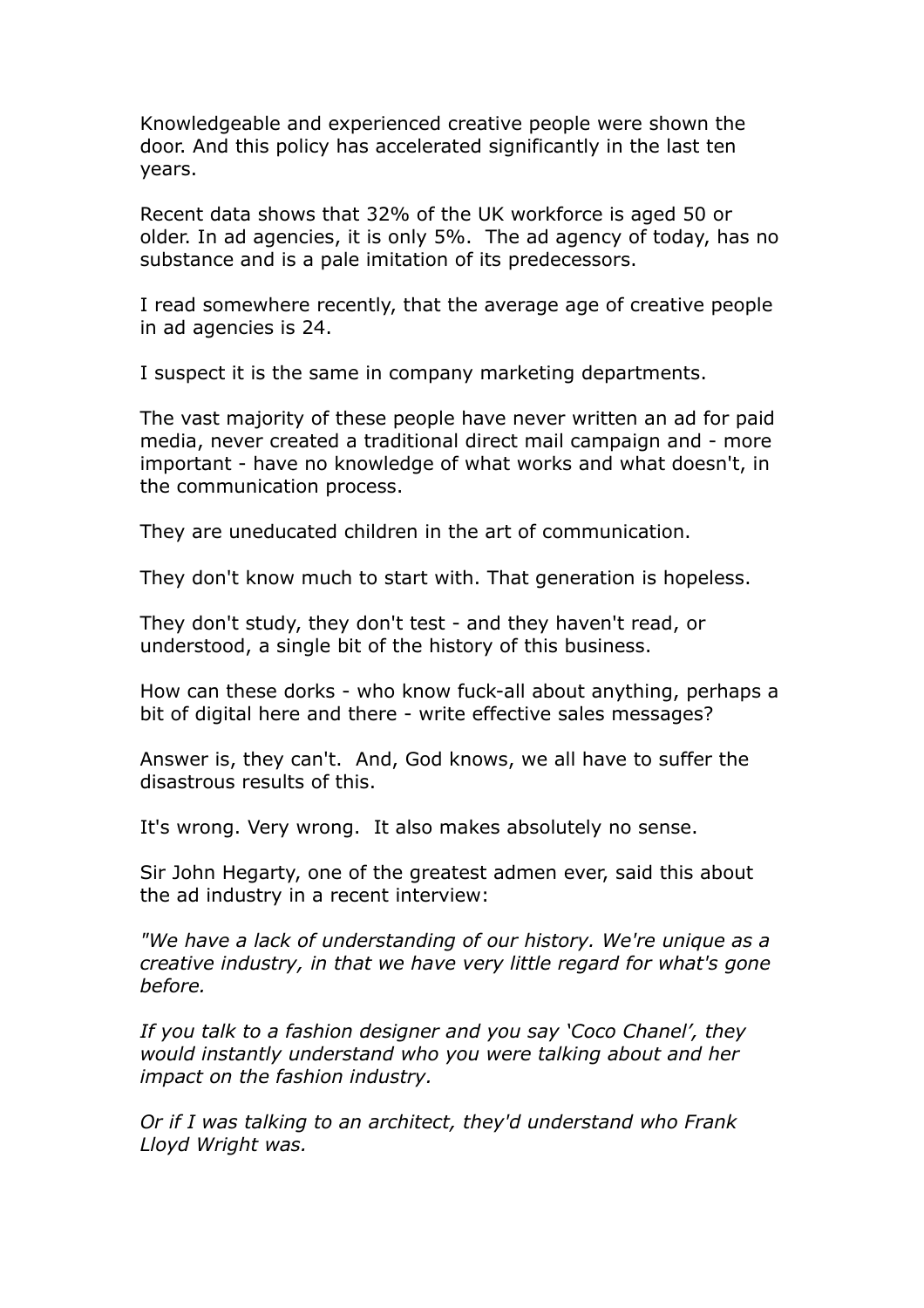*In our industry, you can literally say to a young creative today, 'John Webster', and they wouldn't know who you're talking about. It's a great shame because I think they're losing the value of this experience that these people put into their work and the creativity they put into it".*

I know of creative people who work at Ogilvy & Mather, that haven't read a word that David Ogilvy has written. I have met some of them.

Yes, we are talking about the greatest man this business has ever produced. What's more, they are working for a company with his name over the door.

You couldn't make it up. No one would believe you.

One creative director in Dubai even argued with me, that it was pointless to read David's stuff, as it had no relevance and benefit to creative today.

That's just one example of the nonsense that's happening out there, right now. And it only gets worse from here.

Take copy for instance. It doesn't matter at all to marketers or their agencies. They'll tell you that no one reads anything anymore and has an attention span no longer than a pissed-up gnat.

So why bother with it?

This is a low point in our industry's history. As low as it's ever been.

Very little care and attention to detail is paid to communications.

Pretty much everything I see, receive, or are made aware of these days, is tripe. Yes, *everything*. I can't remember when I last saw something that was even bordering on good.

Let me share something with you here.

A week in my life...

It's Friday today. So far this week, I have received 486 emails - 399 of which were cold prospecting approaches.

I have opened 32 of them, influenced by a mixture of the sender's name and the subject line.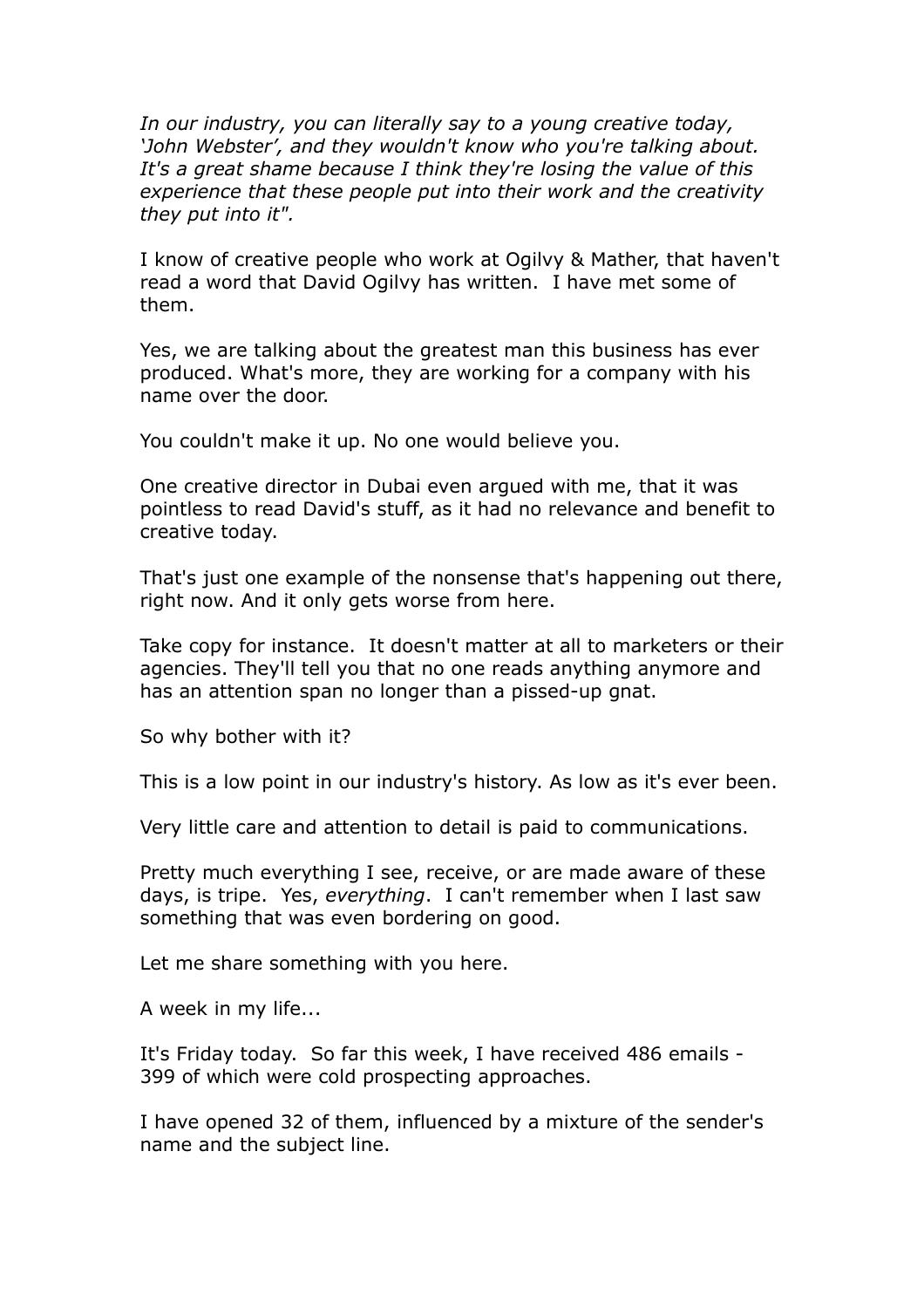I closed 27 of them within 30 seconds or less. Of the other 5, 2 held me a little bit longer, before those, too, got deleted.

I have received 21 direct mail packs - 11 of which were mail order catalogues. Only 2 of them had covering letters.

The other 10 packs were traditional C5 packs, but all atrocious.

Dreadfully poor creative, abysmal copy and, in fact, 5 of them, had no covering letter at all. Just a brochure.

14 out of 21 without a covering letter. I despair.

Direct mail is a personal medium. Me to you. Him to her.

In direct mail, the letter 'sells', the brochure 'tells'. That's a proven fact. A commandment.

Send a brochure out without a letter and the effectiveness of the pack is significantly reduced.

We proved that, decades ago. So, why ignore this key fact?

I received 7 door drops. The least said about those, the better. Door drop creative has always been the pits, so I was not surprised at all. It's par for the course.

They died in my hands.

And don't get me started on TV and radio ads. We'd be here all day.

I am in the target group that is clearly the most attractive. We have the most disposable income. We buy things. We *like* to buy things.

Approach us in the right way, connect to us, influence us, make us an offer on something relevant, attractive and with lots of benefits - and you stand a good chance of us buying it.

But how can a twenty-something copywriter with virtually no relevant skills, create and construct a sales message that will connect to me, influence me and get me to buy.

They can't. They don't know how.

My own week's summary above, shows that quite clearly.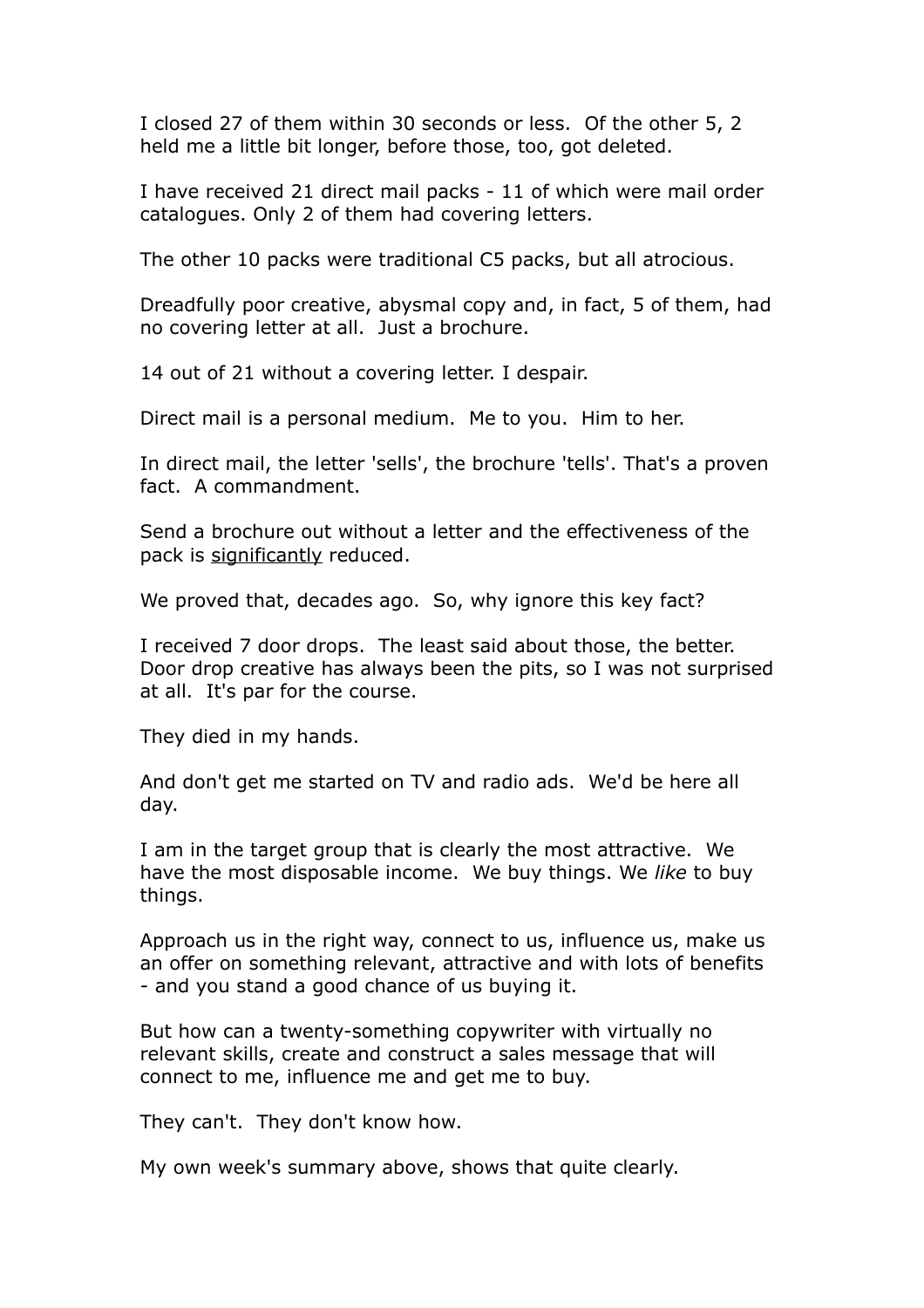It's embarrassing. But the industry thinks it's OK.

That's why I'm close to giving up.

By the way, a lot of the direct mail offenders that I hear from, I have written to, more than once. A personal, hand oversigned letter to the Marketing Director.

Offering my help.

Because, if they put crap direct mail out, then their emails and social media will be crap as well. Stands to reason.

What did I get? Unsurprising silence. No interest.

No one cares anymore, you see.

They are happy for their new young graduate with little or no understanding or credentials, to write the copy, rather than an ageing old hippie who has been doing it at the highest level for 35 years.

It's not just me, by the way. Quite a few of my peers have had the same experience. Most of them have retired to write more books, play more golf, make more love.

They have clearly more brains than me.

My old chum Roger Millington, who was a brilliant direct marketer, told me over 12 years ago, *"Andy, this business is fucked. Go and do something else".*

Perhaps I should have listened...

The stupidity of marketing professionals seems to be increasing even faster than global temperatures.

I simply can't understand why marketers and creatives these days don't study. It's all there for them, if they would take the trouble to just look.

Ogilvy, Bernbach, Lois, Abbott and many other top creatives have given us SO much.

And, all of it, when studied, can make creatives better at what they do today.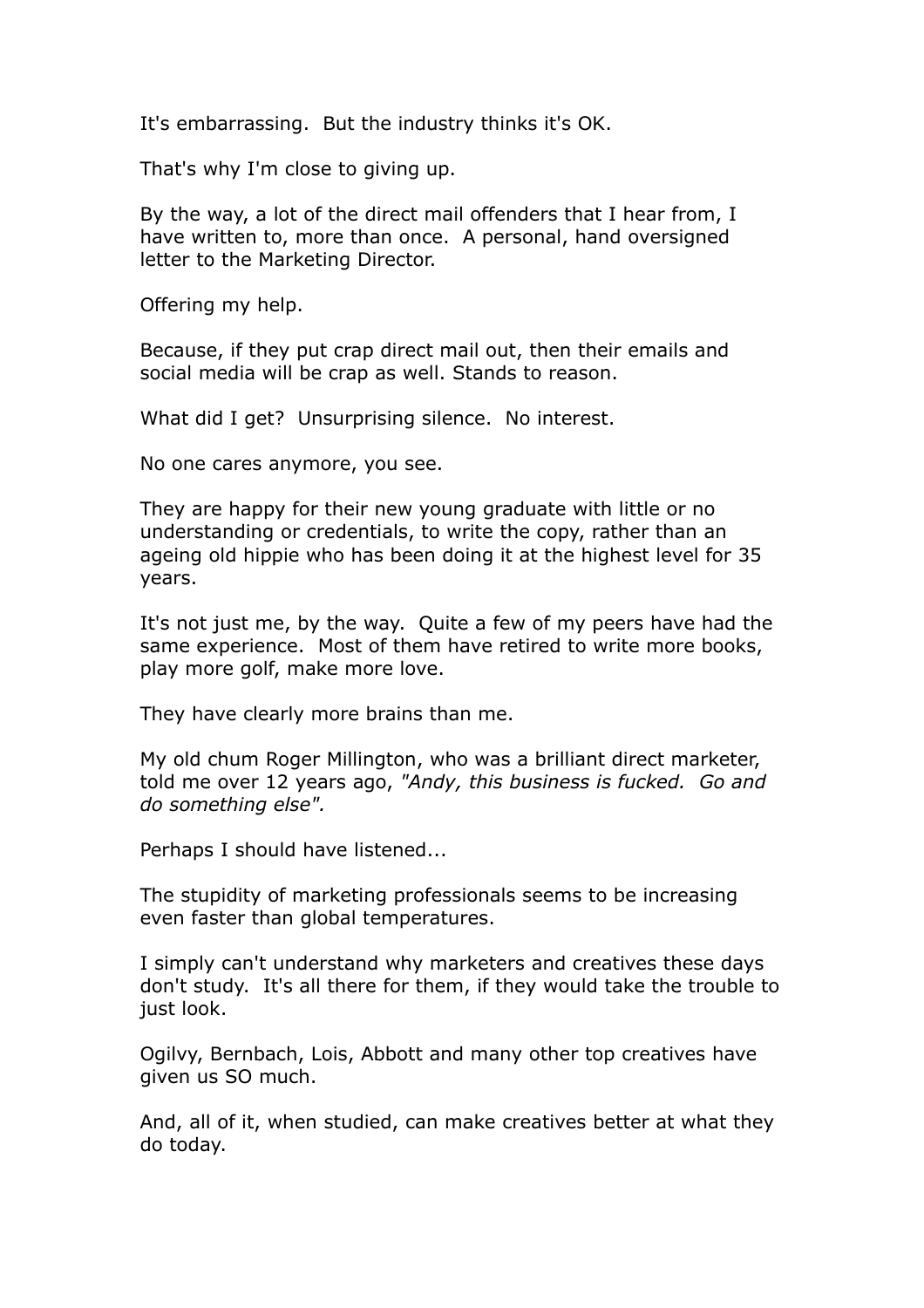It's the same with copywriters.

Jayme, Hopkins, Schwab, Gordon-Lewis and Caples, to name just five, left us with an amazing amount of valuable advice and guidance.

Their skills and advice are timeless - and hugely relevant to today's challenges. But those skills and that advice are not felt relevant by most in the industry today.

So, that advice and guidance will stay on the shelves, gathering dust. You can take that to the bank.

So, let me ask you a personal question here - and I want you to be honest with me. What DO you know?

More importantly, what don't you know?

When it comes to marketing, advertising and communication, do you and your people, know the key elements of what works and what doesn't?

And why?

Do you?

Because, if you are involved in our business these days whether front line or peripheral, what you don't know, is almost certainly going to hurt you more than you realise.

And hurt your company, too.

My own personal weekly overview earlier in this article, proves that beyond any doubt.

You might be reading this and thinking that I'm rather cynical and I'm looking on the gloomy side of things. You would be wrong.

As I said earlier, I'm a positive guy. But the wall-to-wall tripe and the continuing decline of a once great industry I loved, has got me down.

I saw it - and was a part of it - when it was great. It was wonderful, stimulating and loads of fun. Some of the greatest work ever, came out of those times.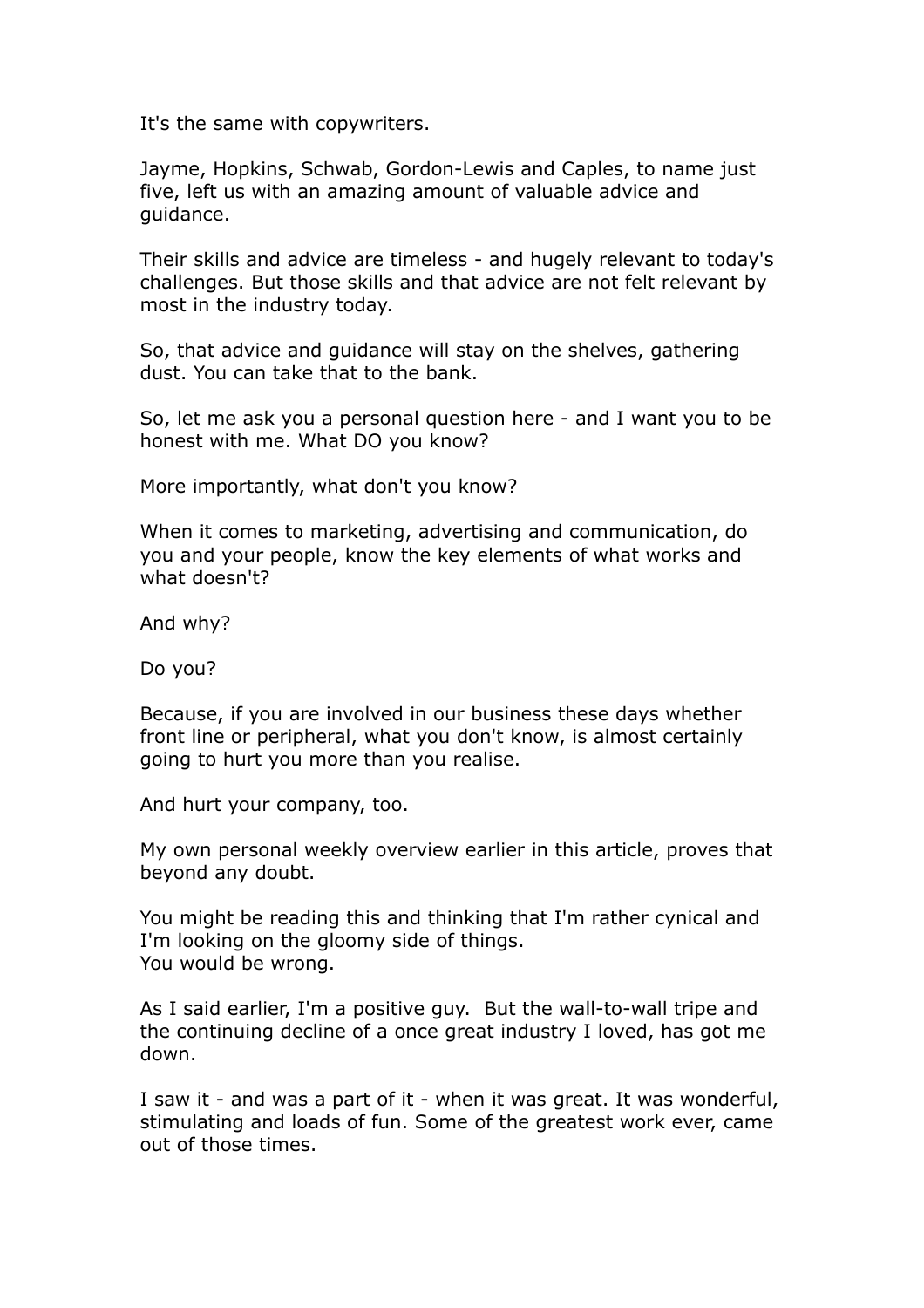So, when someone criticizes me and says I'm being negative, I remind them of a relevant quote from George Bernard Shaw:

*"The power of accurate observation is often called cynicism by those who haven't got it."*

The modern world of marketing is beyond my understanding.

The most important parts of marketing and communications are getting noticed - so your message can be heard - and then taking advantage of that window, by delivering an effective message that cuts through and *sells*.

You see less and less of this, as every day dawns. Simply because the industry does not have the skills to do it.

And, what hurts most, is they have no desire to learn.

What is going on now is buckshot bullshit. Let's send a hundred messages a day to everyone at every opportunity, in the hope that something sticks.

That isn't a communication strategy. It's desperation.

Sir John Hegarty shares that view:

*"Over the last 25 years, they've been told that great writing doesn't matter; if you want to win an award, you can win an award by creating some stunt; creating a long-term viable campaign isn't really something clients look to anymore, so they don't bother doing it.* 

*So, in a way, the market has driven them. This artificial market, I'd almost call it, has driven them to this place. The rise of digital has said that it's not about creativity, it's about an algorithm that gets to your audience and that's how you gain success".* 

He's right. It IS an 'artificial market', complete with artificial people.

But 'algorithms more important than creative'? I challenge that.

You still have to connect to your audience. You still have to influence and persuade. You still have to *sell*.

A lorry load of algorithms can't do that.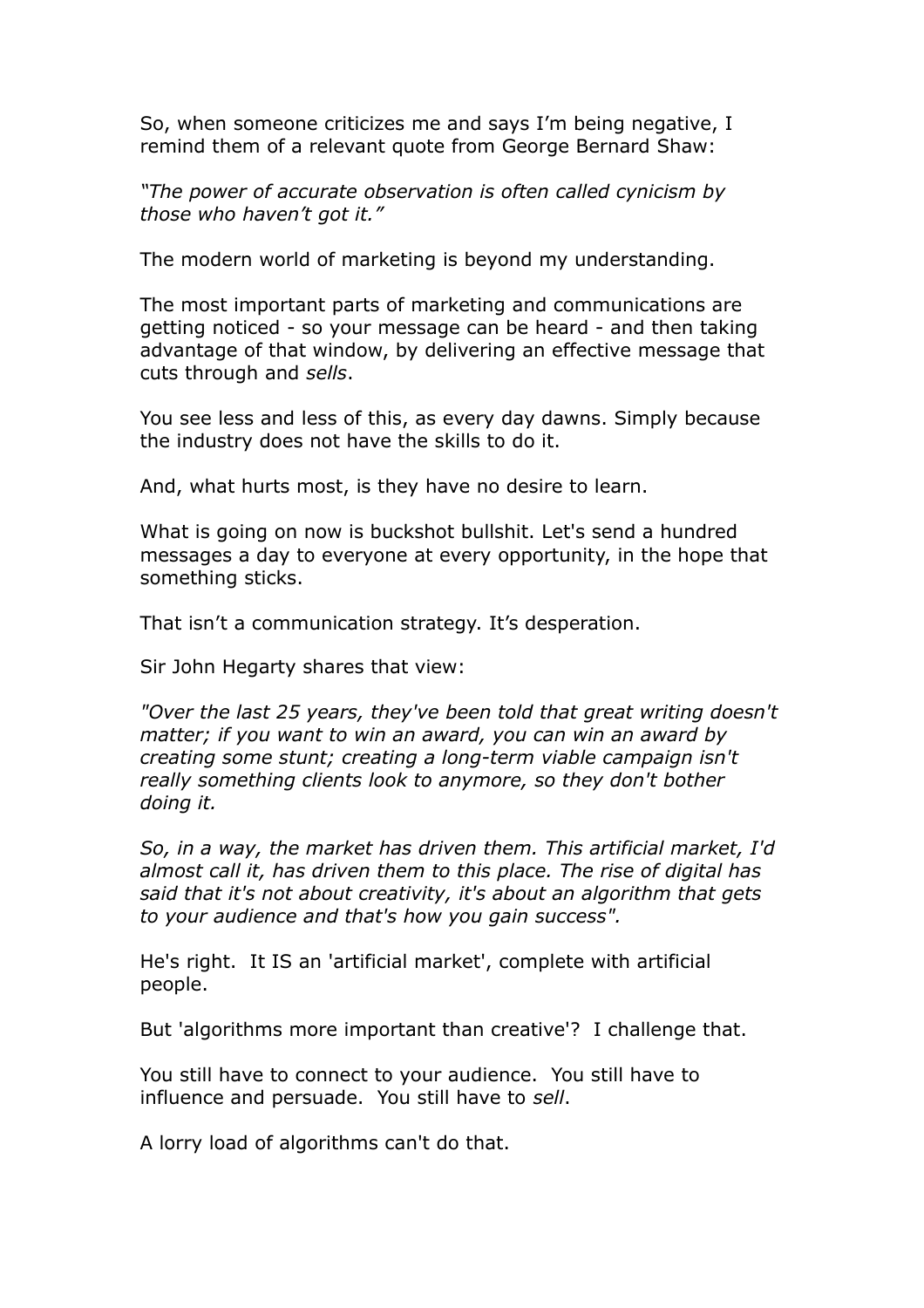But a knowledgeable creative can.

There is one chink of light, though. Apple and Google are soon to introduce new rules, which will stop, or greatly reduce, the appalling and fraudulent consumer tracking that is getting worse by the day.

This will result in algorithms becoming much less effective.

Bloody hell. Maybe marketers will have to start thinking about being creative for the first time in their lives. Maybe some of those dusty books will come off the shelves.

I know. I'm being ridiculous. But, that's how this current shit-show affects you - especially if you're passionate about the business.

It hurts like hell.

I really don't know how we have got in this state. I suspect that it has its roots in the arrival of the Internet and email - with marketers and agencies being almost instantly seduced by it.

That love affair has continued.

Let me finish with this. It might shock you. There again, it probably won't...

85% of all advertising today, is invisible, because it is so badly done.

14% of all advertising is very poor — either ugly, stupid, patronising, demeaning. Actually, that's better than being invisible, because at least it might get your attention.

The remaining 1% is terrific advertising.

All of us working in this industry, should be bloody ashamed of that.

Imagine if 1% of vaccines worked. Or 1% of aeroplanes got to their destination.

Or 1% or relationships worked.

We'd be in some trouble, wouldn't we?

But, it's perfectly acceptable for today's so-called marketing and advertising industry.